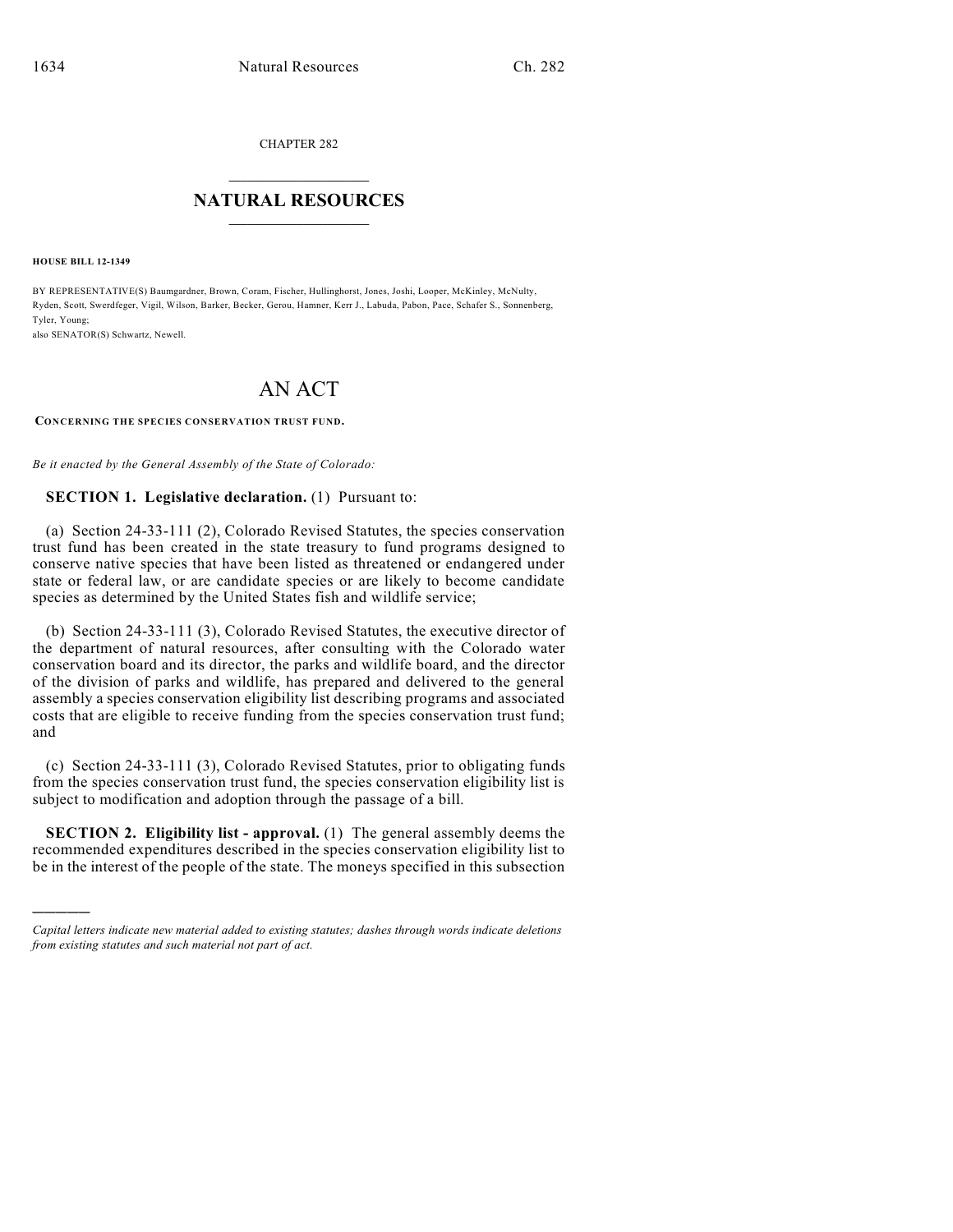(1) shall be available in fiscal year 2012-13 and shall remain available for the designated purposes until they are fully expended:

(a) The executive director of the department of natural resources is authorized to obligate and expend four million dollars(\$4,000,000) from the species conservation trust fund for the following activities, programs, and species in the following amounts:

| <b>PROGRAM / SPECIES</b>                                                    | <b>AMOUNT</b> |
|-----------------------------------------------------------------------------|---------------|
| Upper Colorado River Endangered Fish<br>(I)<br>Recovery Program             | 500,000<br>S  |
| (II) Native Fish Conservation - Capital<br>Projects                         | \$1,000,000   |
| (III) Native Terrestrial Wildlife Conservation                              | \$<br>715,000 |
| (IV) Native Aquatic Wildlife Conservation                                   | S<br>720,000  |
| Wildlife Disease Management and<br>(V)<br>Adaptation Landscape-Level Change | 565,000<br>S  |
| (VI) Colorado Natural Areas Program                                         | S<br>500,000  |
| Total authorization:                                                        | \$4,000,000   |

**SECTION 3.** In Colorado Revised Statutes, 24-33-111, **amend** (2) (a) (I) as follows:

**24-33-111. Conservation of native species - fund created.** (2) **Species conservation trust fund - creation.** (a)  $(I)$  There is hereby created in the state treasury the species conservation trust fund, which shall be IS subject to annual authorization by the general assembly to carry out the purposes of this section. There is hereby created within the species conservation trust fund THE STATE TREASURER SHALL TRANSFER ALL REVENUES PREVIOUSLY ALLOCATED TO the operation and maintenance account and the capital account, The moneys in the operation and maintenance account shall be for administrative and noncapital expenditures necessary for the implementation of this section. The moneys in the capital account shall be used exclusively for capital expenditures including but not limited to property acquisition and project construction AS SUCH ACCOUNTS EXISTED BEFORE THE EFFECTIVE DATE OF THIS SUBPARAGRAPH (I), AS AMENDED, TO THE FUND. All income derived from the deposit and investment of moneys in the fund shall be credited to the fund. At the end of any fiscal year, all unexpended moneys in the fund shall remain therein IN THE FUND and shall not be credited or transferred to the general fund or any other fund. To the maximum extent practical, only interest from the fund shall be expended for activities pursuant to this section.

**SECTION 4.** In Colorado Revised Statutes, 39-29-109.3, **amend** (2) (e) introductory portion, (2) (e) (V) (A), and (2) (e) (VI) (A); and **repeal** (2) (d) introductory portion, (2) (d) (III), (2) (d) (IV), (2) (d) (V), and (2) (d) (VI) as follows: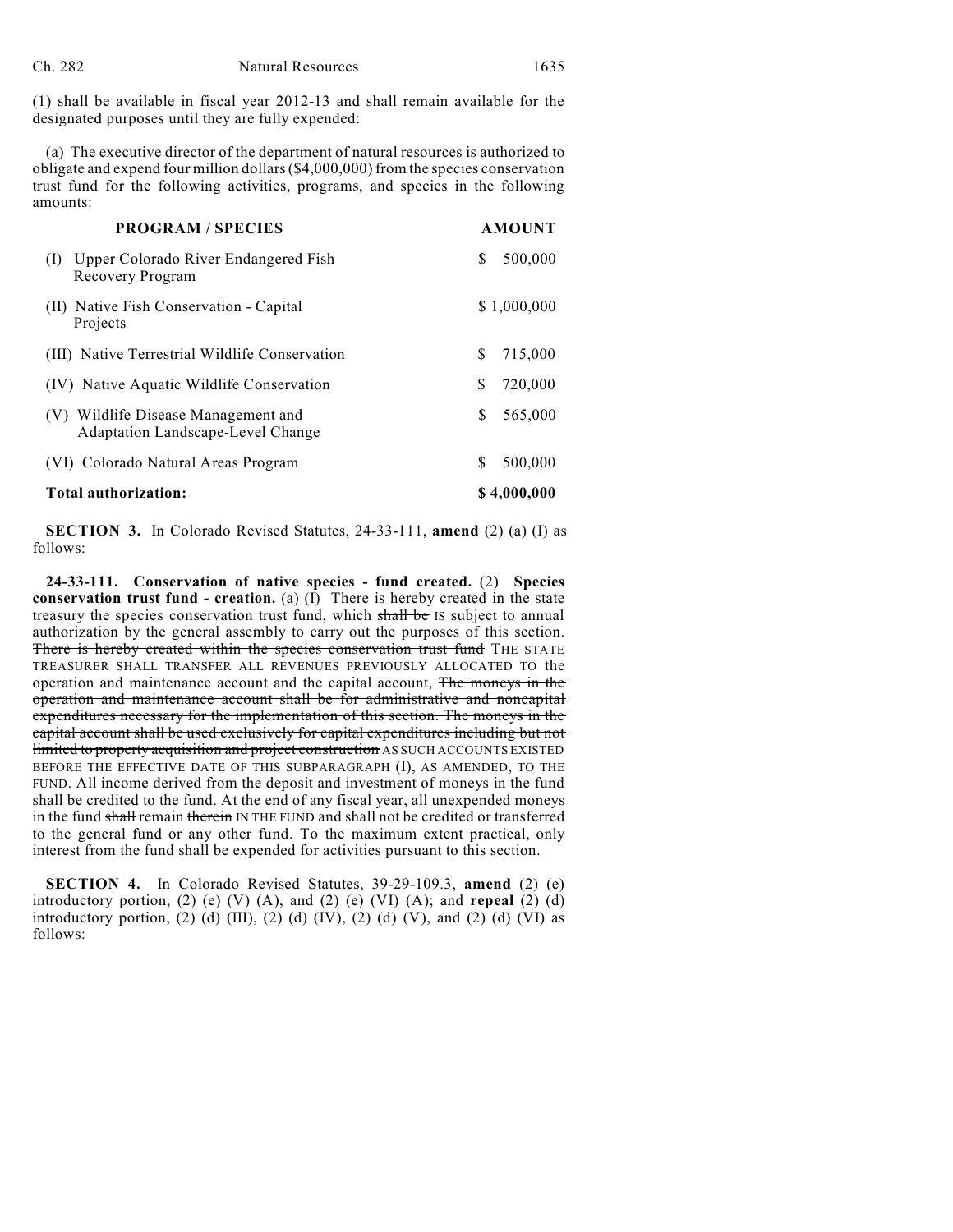**39-29-109.3. Operational account of the severance tax trust fund - repeal.** (2) Subject to the requirements of subsections (3) and (4) of this section, if the general assembly chooses not to spend up to one hundred percent of the moneys in the operational account as specified in subsection (1) of this section, the state treasurer shall transfer the following:

(d) To the capital account of the species conservation trust fund created in section  $24-33-111(2)$  (a), C.R.S., the following amounts:

 $(III)$   $(A)$  For the state fiscal year commencing July 1, 2010, eight million dollars.

(B) This subparagraph (III) is repealed, effective July 1, 2012.

 $(IV)$   $(A)$  For the state fiscal year commencing July 1, 2011, three million dollars.

(B) This subparagraph (IV) is repealed, effective July 1, 2013.

(V)  $(A)$  For the state fiscal year commencing July 1, 2012, four million five hundred thousand dollars.

(B) This subparagraph (V) is repealed, effective July 1, 2014.

(VI)  $(A)$  For the state fiscal year commencing July 1, 2013, four million five hundred thousand dollars.

(B) This subparagraph (VI) is repealed, effective July 1, 2015.

(e) To the operation and maintenance account of the species conservation trust fund created in section 24-33-111 (2) (a), C.R.S., the following amounts:

(V) (A) For the state fiscal year commencing July 1, 2012, two million one hundred thousand dollars FOUR MILLION DOLLARS.

(VI) (A) For the state fiscal year commencing July 1, 2013, two million one hundred thousand dollars SIX MILLION SIX HUNDRED THOUSAND DOLLARS.

**SECTION 5.** In Session Laws of Colorado 2011, section 2 of chapter 231, **amend** (1) (a) introductory portion and (1) (a) affected totals; and **repeal** (1) (a) (III) as follows:

Section 2. **Eligibility list - approval.** (1) The general assembly deems the recommended expenditures described in the species conservation eligibility list to be in the interest of the people of the state. The moneys specified in this subsection (1) shall be available in fiscal year 2011-12 and shall remain available for the designated purposes until they are fully expended:

(a) The executive director of the department of natural resources is authorized to obligate and expend four million five hundred thousand dollars (\$4,500,000 4,000,000) from the capital account of the species conservation trust fund for the following activities, programs, and species in the following amounts: